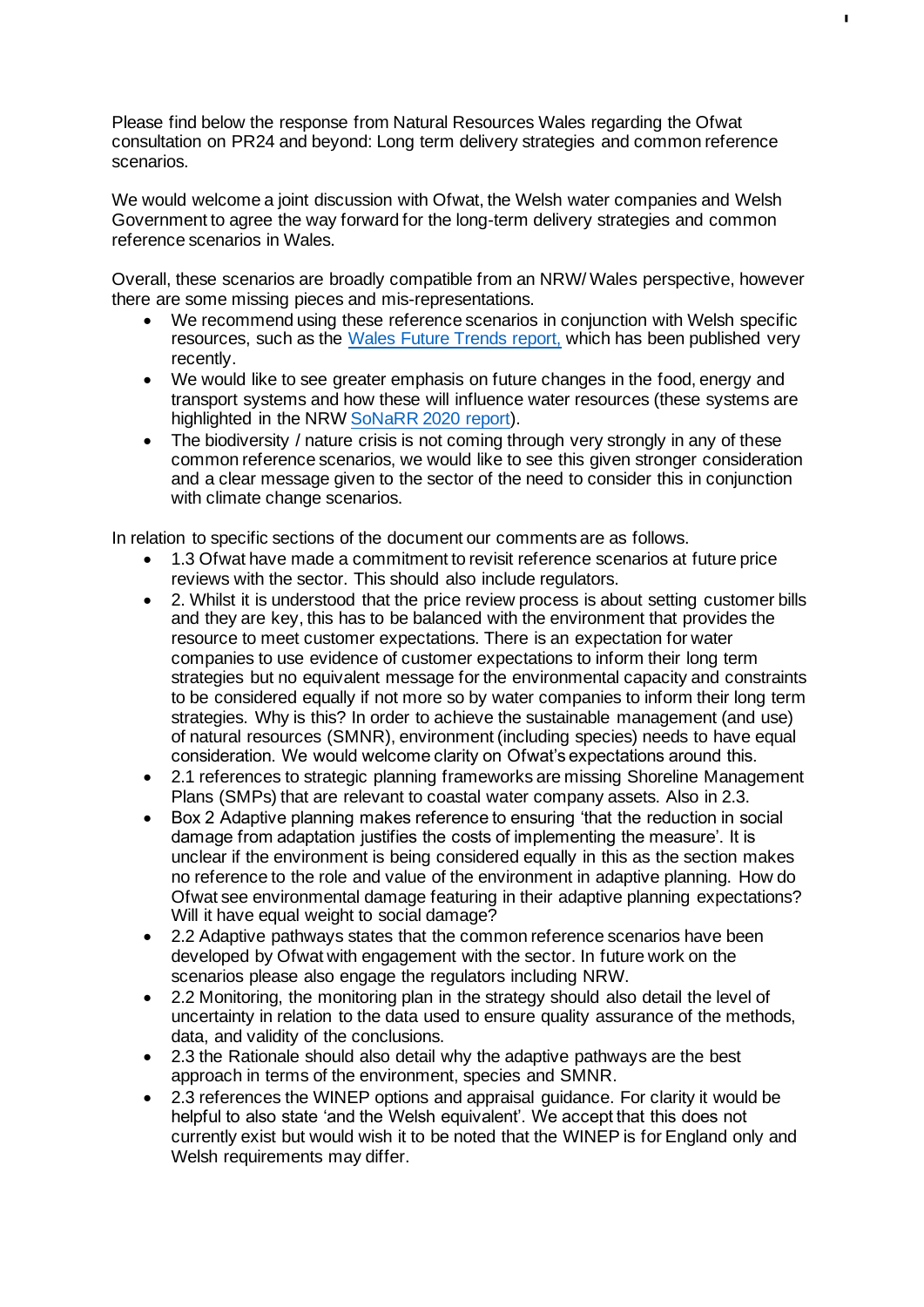- 2.5 the Board assurance should also be required to be measured against their satisfaction that the long term delivery strategy seeks to address the climate and nature emergencies and to contribute to the sustainable management of natural resources (SMNR).
- 3.2.1 Will Ofwat be providing more guidance to water companies on how to access use and interpret the Representative Concentration Pathways UKCIP18 data? This would be advisable to ensure consistency of use and comparability of conclusions.
- 3.2.1 Climate change potential impacts will also include changes in population number and location as migration affects occur. This should be included in the sector considerations as it could change current anticipated population pressures.
- 3.2.2 technological development should also consider the materials used, process including waste disposal / reuse and supply chain. A hardware technological development may not be viable if it is reliant on a material that is not sustainable. An example of this could be the removal of phosphate form wastewater using constructed wetlands. Whilst they address the sector's needs, there is then a bioresource that may not have a disposal / use route as its use could result in the release of phosphate back into the environment for which the wetland was installed to protect. Lifecycle will be a key consideration for technological development.
- Items missing from the list of Technology options under 3.2.2. include citizen science, smart farms that could help to show the impact of agricultural land use more accurately on water quality and resource to improve sustainable water use including reduced potable water treatment costs, provision of real time water quality data especially related to recreational sites and related to system operation to instil public confidence in the sector especially in relation to overflows.
- 3.2.2 It would be good to include potential negative impacts of technology in this section, such as the impact on natural habitats or the energy required for data storage and analysis.
- 3.2.3 on Demand does not address business customers or population behaviour change. For example agriculture and a change to vegetarian / vegan diets. Land use is especially relevant in drought scenarios / linked to climate change. Trends toward urban farming, smart farms, changes in crop type, reduction in meat consumption etc. will also affect demand.
- 3.2.3 the High Demand scenario for Wales matches Wales future trends report which uses ONS and statwales (Welsh Government) data.
- 3.2.4 is focussed on water resources. This needs to be made clear or re-written to fully address environmental ambition for all aspects of water company operations. There is a key need to balance water resource, water quality, wastewater treatment, environmental and species need, as well as social under this banner. In doing this for Wales it should reflect more strongly the unique Welsh policy landscape. Sustainable Development is a duty under Section 79, Government Wales Act 2006. Wales has the Wellbeing Future Generations Act (2015) and Environment Act (2016). Sustainable Management of Natural Resources is the recommended approach in Wales, following recommendations in from SoNaRR and Area Statements. This section is not representative of the Welsh context and policy landscape. NRW are planning to define the environmental ambition for all NEP drivers for PR24 to work with the companies in Wales on where we would like to be in 2050.
- In 3.2.4 in relation to water resources NRW has concerns about the reference scenarios. Please see the detailed comments below.
- 3.3 testing the reference scenarios would benefit from being done with partners and relevant stakeholders to make it understood and robust.

# **3.2.4 Environmental Ambition in relation to water resources**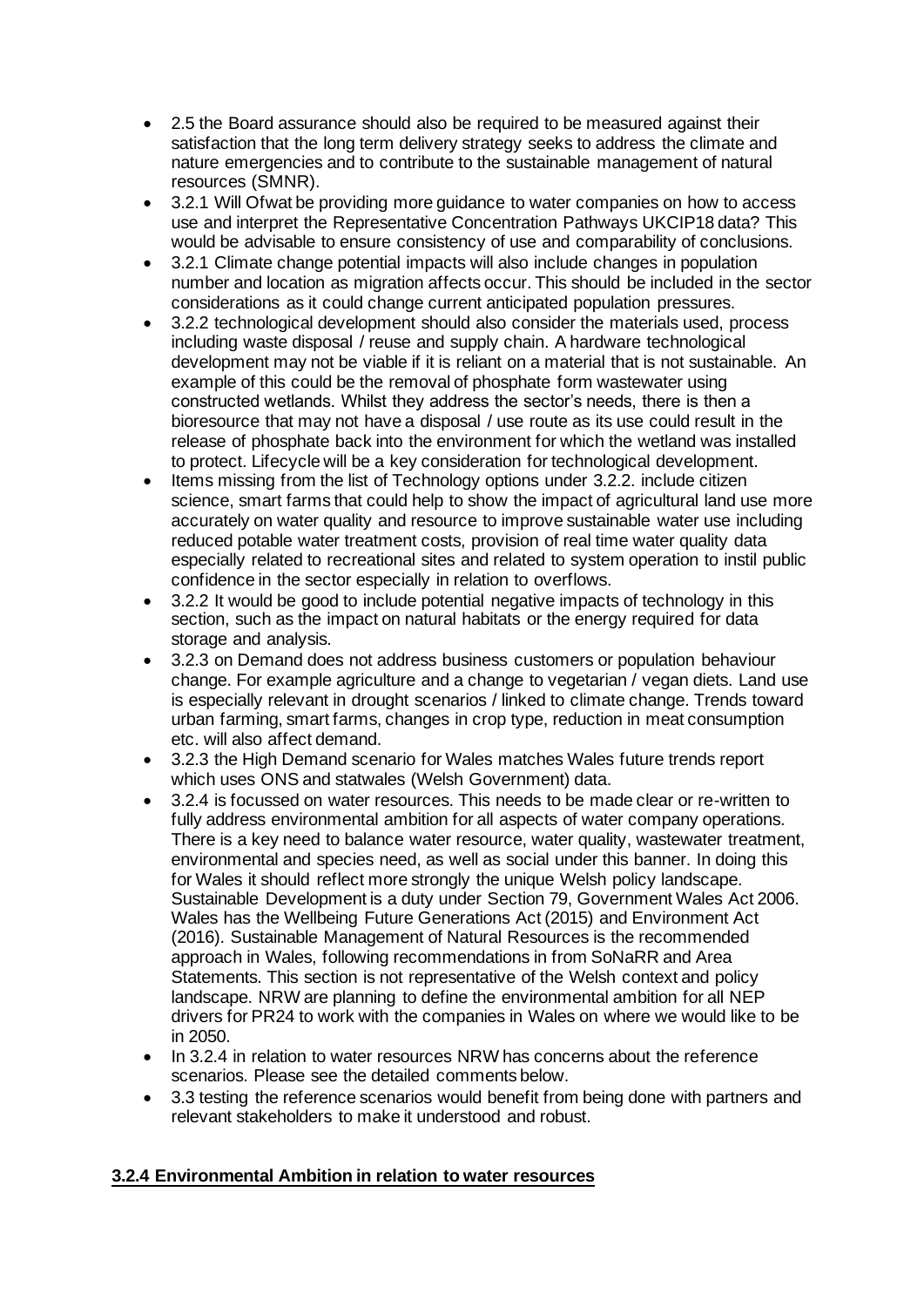NRW have concerns that some of proposed reference scenarios do not align with Welsh Government policy / legislative expectations as well as those within the water resources planning guidance (of which Ofwat jointly produced with ourselves and Environment Agency). This misalignment could mean that the water companies (and regional groups) could be conflicted as to whether to meet Government expectations and those of the guidance or those that are outlined within this paper which in places go beyond current requirements for scenarios. Therefore, we would like Ofwat to review your reference scenarios to ensure alignment with the expectations of the Welsh Government, Natural Resources Wales as well as those of Ofwat for long-term plans.

Our specific comments for water resources for the reference scenarios are as follows.

#### **Climate Change**

We have raised our comments with yourselves via email already. This is an overview of our concerns that relate to the low and high common reference scenarios for climate change outlined in the discussion paper. The main concern is that these do not align with Welsh Government expectations and those outlined in guidance for water resource plans.

We have already agreed our position through consultation with yourselves and Welsh Government on climate change scenarios for use by water companies wholly or mainly in Wales (and regional groups as relevant) for water resource plans and therefore expect companies to follow our published position. Our position is included within an addendum to the water resources planning guidance (WRPG) and has been sent to yourselves. There is a clear direction that these should be used within the Welsh Government's guiding principles.

Therefore, as it stands the two 'reference scenarios' differ from this position. We would be concerned around also presenting RCP2.6 within their plan as this mixes the messaging if the companies are being directed to do otherwise. Given the academic discourse and research we do not believe this to be a realistic scenario to use as a low-end reference point if we are expecting companies to be resilient to a changing climate.

The presented reference scenarios also specifically direct companies to use the probabilistic projections and the use of 50th percentile. It's our belief that the companies are using a more spatially coherent scenario for the projections driving Deployable Output figures. There are different products available that are better suited to different purposes, as the probabilistic scenarios are not spatially coherent (although probabilistic scenarios are suited for us in uncertainty and headroom calculations).

In addition, Water Resources West have shared concerns with us that using the 50<sup>th</sup> percentile could cause significant risk to public supplies. Given that there is a 50% chance that the water resources system fails to cope with a future drought.

We agree with this assertion and believe that its best practice that a range of climate change uncertainty is dealt within headroom (whereby the companies explore a range of uncertainties in plan components). The WRPG references the expectation to use UKWIR methodologies for assessing and determining the appropriate level of headroom. As with the WRMP19 plans, we expect the use of 95<sup>th</sup> percentile at the start of the planning period and to reduce this over time.

The use of the 50<sup>th</sup> percentile by default could result in a deterioration in supply resilience since we would expect the plans to have been considered at a significantly higher headroom percentile.

## **Technology**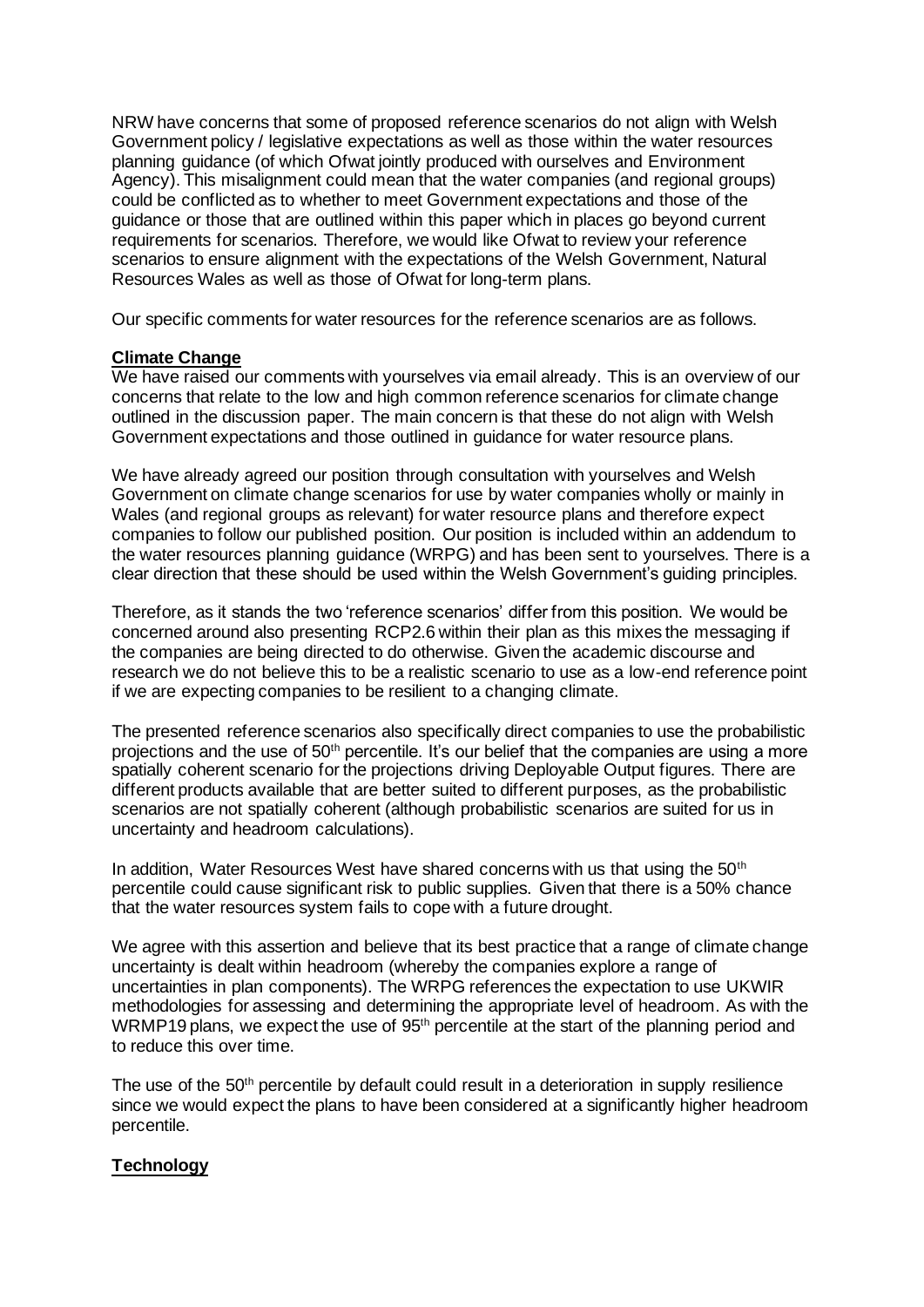We fully support the need to reduce leakage and per capita consumption through the promotion of smarter innovative technologies and behaviour change to do this. This aligns with Welsh Government's expectations for promoting innovation within the water sector.

Currently there is no compulsory metering requirement wholly or mainly in Wales. You will need to consider that a reference scenario expecting 100% smart metering isn't policy or realistic now as not all customers are metered or can be required to be. Therefore, this is not a plausible scenario for Wales and needs reconsidering.

It would be helpful if you could clarify the expectations for reference scenarios around nonhousehold demand, given that in Wales the retail market is restricted to those of more than 50Ml/a. Therefore, their demand management is largely with the incumbents.

Welsh Government expectations for water resource plans are that they support a policy of reducing the carbon footprint associated with the abstraction, storage, treatment, and provision of water. It's worth considering how the low and high scenarios are still ensuring that the Wales statutory targets for reducing greenhouse gases are being met, including consideration of how any carbon impacts are being offset from the outset.

The Climate Change (Wales) Regulations 2021 prescribe a net zero target for greenhouse gas emissions by 2050, and interim targets as follows:

- ➢ **2021-25: 37% average reduction with credit ("offset") limit of 0%**
- ➢ **2026-30: 58% average reduction**
- ➢ **2030 target: 63% reduction**
- ➢ **2040 target: 89% reduction**

## **Demand**

This paper proposes two elements to demand. The growth in population and properties and the adoption of standards and regulations for water efficiency.

## **Growth in population and properties**

The policy regarding population and properties for water companies wholly and mainly in Wales is that *"they will need to base their forecast population and property figures on the latest local authority population and property projections published by the Welsh Government*".

Water resource plans are built up of the population and property projections to the water resource zone level. The National Population Projection for Wales should only be used when looking at the population of Wales as a whole.

Therefore, it's our view the low and high reference scenarios need to be agreed with the Welsh Government as to what they expect water companies and therefore Ofwat to consider. To date, water companies themselves discuss possible scenarios.

#### **Adoption of standards and regulations for water efficiency**

The low scenario assumes the introduction in 2025 of a mandatory government-led scheme to label water-using products. Currently Welsh Government is considering its position on labelling and if so, what timelines will relate to any change.

## **Alternative reference scenarios**

To date, water companies themselves discuss possible scenarios which include reduced/increased population, peak demands, and the effects of COVID 19. For example, the regional groups adopted a scenario which assumed that only half the policy reduction in PCC was achieved.

## **Environmental ambition**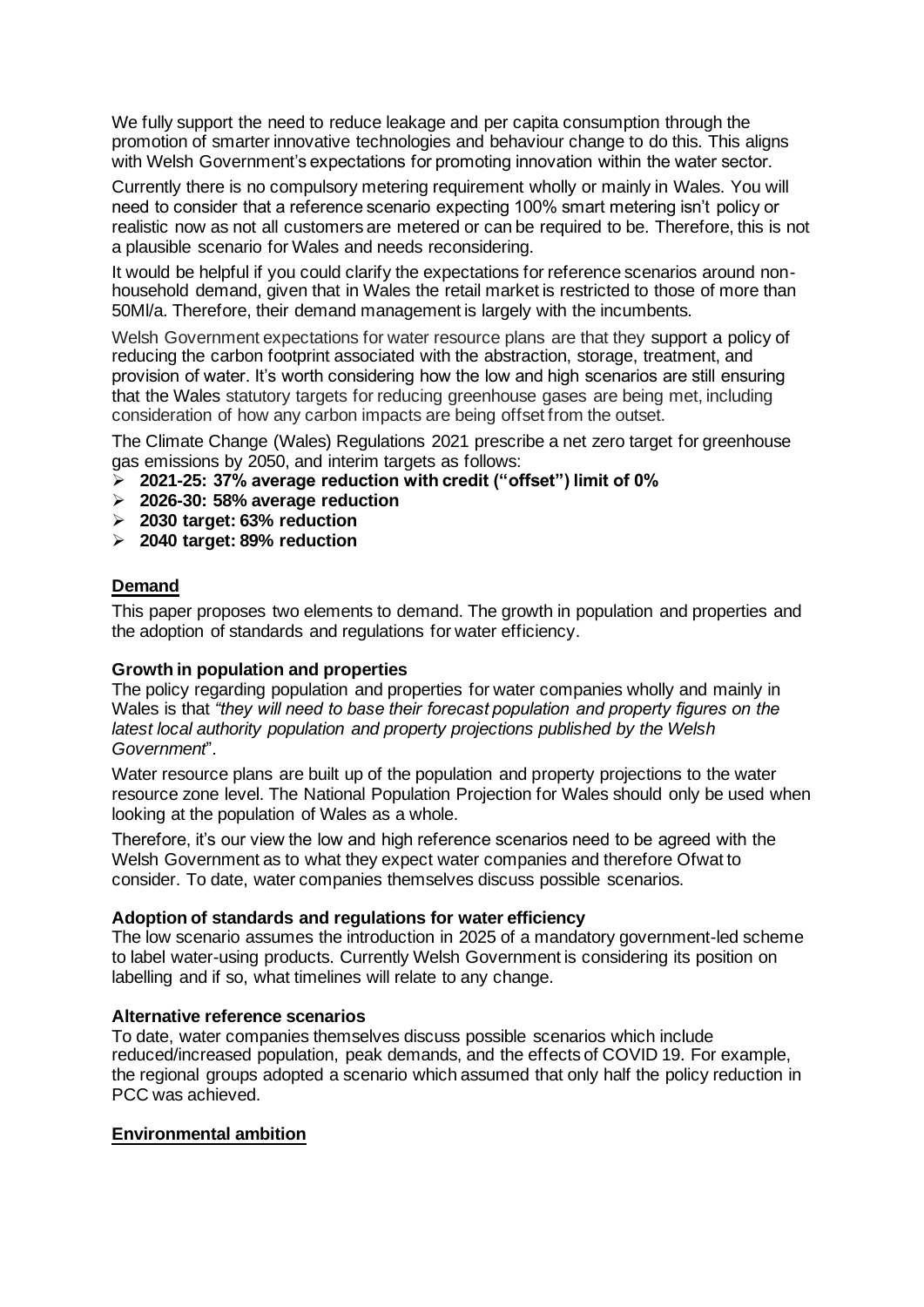The Ofwat paper should acknowledge that NRW has already shared its own paper about setting a long-term environment ambition (destination) with water companies / regional groups within or affecting Wales for water resources.

Our environmental destination paper sets out the need to consider the Welsh legislative requirements, Natural Resources Policy Priorities and delivering **[Four long-term aims of](https://eur03.safelinks.protection.outlook.com/?url=https%3A%2F%2Fnaturalresources.wales%2Fevidence-and-data%2Fresearch-and-reports%2Fstate-of-natural-resources-report-sonarr-for-wales-2020%2Fsonarr2020-our-assessment%2F&data=04%7C01%7CPR24%40ofwat.gov.uk%7C1e0c8b186abc4108539508d9d1610e9a%7C42a92f0e996a41b285123ed237ab8313%7C0%7C0%7C637771037810026497%7CUnknown%7CTWFpbGZsb3d8eyJWIjoiMC4wLjAwMDAiLCJQIjoiV2luMzIiLCJBTiI6Ik1haWwiLCJXVCI6Mn0%3D%7C2000&sdata=sYQfGdPvmgCQB%2FDYds6YzqeaXq76e2pnF%2BuRd3t7OoQ%3D&reserved=0)  [SMNR](https://eur03.safelinks.protection.outlook.com/?url=https%3A%2F%2Fnaturalresources.wales%2Fevidence-and-data%2Fresearch-and-reports%2Fstate-of-natural-resources-report-sonarr-for-wales-2020%2Fsonarr2020-our-assessment%2F&data=04%7C01%7CPR24%40ofwat.gov.uk%7C1e0c8b186abc4108539508d9d1610e9a%7C42a92f0e996a41b285123ed237ab8313%7C0%7C0%7C637771037810026497%7CUnknown%7CTWFpbGZsb3d8eyJWIjoiMC4wLjAwMDAiLCJQIjoiV2luMzIiLCJBTiI6Ik1haWwiLCJXVCI6Mn0%3D%7C2000&sdata=sYQfGdPvmgCQB%2FDYds6YzqeaXq76e2pnF%2BuRd3t7OoQ%3D&reserved=0)** that have been agreed. This also includes ecosystem resilience as part of water resource management, protection, and enhancement activities to at least 2050 and preferably beyond.



Our framework does not provide a rigid approach and allows flexibility to agree a long-term environmental destination that reflects local, regional, and national priorities. Therefore, a holistic approach on catchment, water resource zone or regional basis (rather than common reference scenarios).

This approach to setting long-term destination will be through collative working with ourselves, water companies, regional groups and other stakeholders over AMP7 and beyond. The steps to doing this are as follows:

Setting out the short-, medium-, and long-term priorities for environmental destination (delivering Welsh Legislation and policy).

- **Set the context:** The Natural Resources Policy (NRP) will set the priorities for action. Using the priorities, relevant data, and information (including from the latest State of Natural Resources Report (SoNaRR) and Area Statements)
- **Understand the issues locally:** Using this information work with partners to set out the spatial areas where there is opportunity to improve water resource management to enhance environmental, social, and economic wellbeing.
- **Opportunities for change:** Within the identified areas you will need to set out the assessment of resilience/pressures on ecosystems and opportunities for implementing the NRP within these areas
- **A shared vision:** working with your partners (including regulators) identify the practical action that can be taken to improve water resources in line with the NRP priorities.
- **Implementation:** Identify the most appropriate delivery and funding mechanisms for inclusion into any relevant plans (business plan, NEP etc).

It is NRW's aspiration to work with the water companies, Ofwat and Welsh Government to set out and agree the environmental ambition (destination) for the National Environment Programme Drivers in Wales as part of PR24. So broadening the work shared with you to date on water resources to all aspects of the environment relevant to water companies.